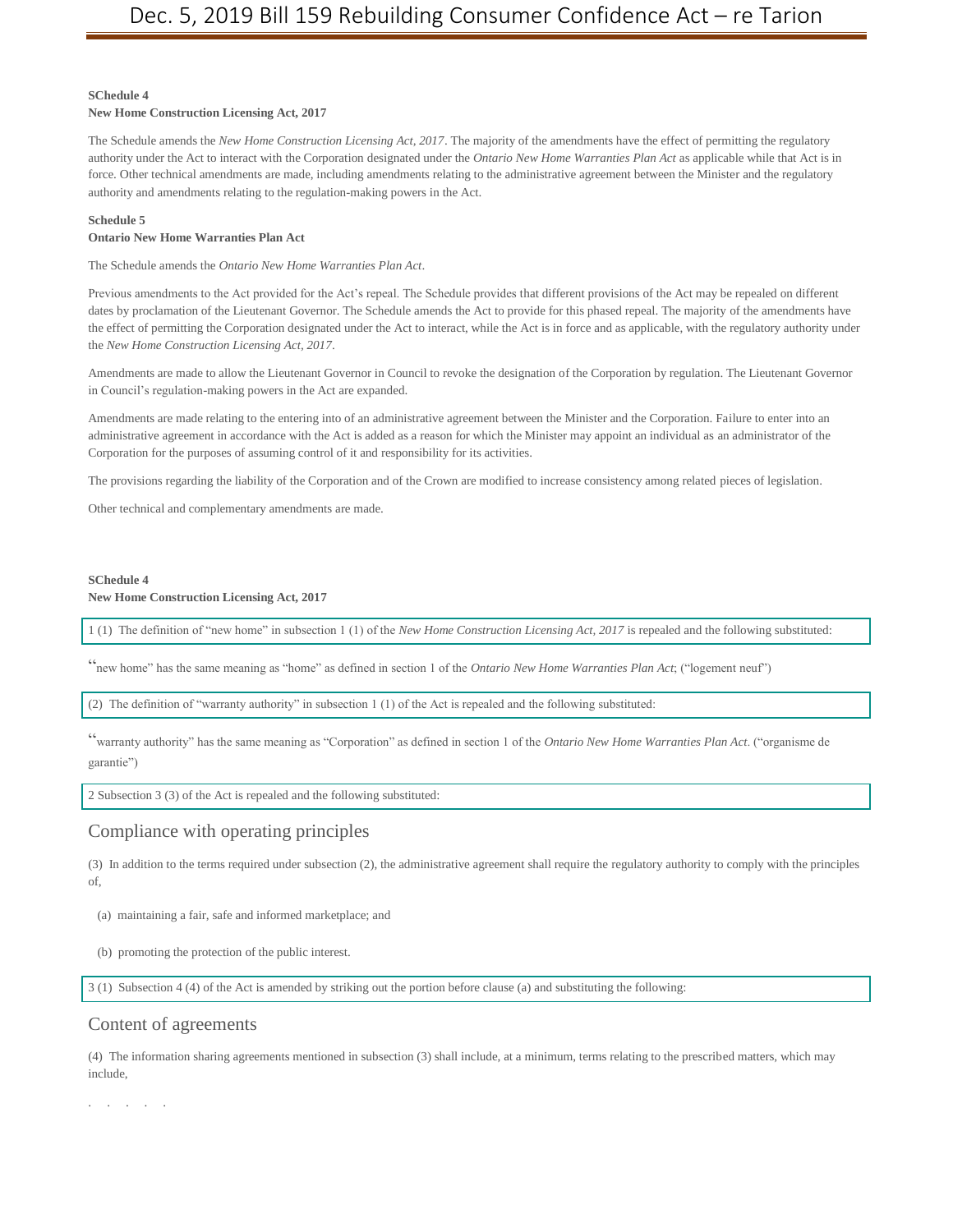(2) Subsection 4 (4) of the Act is amended by striking out "and" at the end of clause (l), by adding "and" at the end of clause (m) and by adding the following clause:

(n) all other content that is prescribed.

(3) Subsection 4 (5) of the Act is amended by striking out "An information sharing agreement" at the beginning and substituting "The information sharing agreements".

4 Clause 7 (b) of the Act is repealed and the following substituted:

(b) the *Corporations Information Act* and the regulations made under it; and

5 Subsection 11 (1) of the Act is amended by striking out "that are prescribed" at the end and substituting "set out in the regulation".

6 Subsection 33 (1) of the Act is amended by striking out "shall participate, as prescribed" in the portion before clause (a) and substituting "shall participate, in accordance with the administrative agreement and the regulations, if any".

7 Section 34 of the Act is repealed and the following substituted:

#### Information for registrar

**34** (1) The registrar may require vendors, builders and other prescribed persons to disclose to the registrar, in accordance with the regulations,

- (a) information that is related to the administration of this Act; and
- (b) any information that is prescribed.

#### Information provision

(2) The regulatory authority shall provide the information that is disclosed to the registrar under subsection (1) to such persons as may be required under the information sharing agreements or the regulations and shall do so in such manner and within such time as may be required under the information sharing agreements or the regulations.

8 Subsection 40 (4) of the Act is amended by adding "that the Registrar appointed by the Corporation within the meaning of the *Ontario New Home Warranties Plan Act* requires the registrar to attach to the licence under subsection 10.3 (9) or 17.4 (2.2) of that Act or" after "the conditions".

9 Section 48 of the Act is amended by adding "in subsection 13 (1) of the *Ontario New Home Warranties Plan Act* or" after "described".

10 Subsection 65 (2) of the Act is amended by adding "the *Ontario New Home Warranties Plan Act* or" after "guarantee fund under" in the portion before clause (a).

11 Subclause 66 (1) (b) (ii) of the Act is amended by adding "the *Ontario New Home Warranties Plan Act* or" after "guarantee fund under".

12 Subsection 73 (3) of the Act is repealed and the following substituted:

#### Transition

(3) If a fine is payable as a result of a conviction under the *Ontario New Home Warranties Plan Act*, the Director may, in the prescribed circumstances, treat the fine as if it were payable as a result of a conviction under this Act, and in those circumstances subsections (1) and (2) apply with respect to the fine as if it were a fine payable for a conviction under this Act.

13 Clause 76 (1) (b) of the Act is amended by adding "the *Ontario New Home Warranties Plan Act* or the regulations made under it or" after "provision of".

14 Clause 82 (1) (j) of the Act is amended by adding "under section 5.6 of the *Ontario New Home Warranties Plan Act* or" after "receives".

15 (1) Subsection 84 (1) of the Act is amended by adding the following clause:

(0.a) specifying any matter that is described in this Act as prescribed by the Minister or dealt with in the regulations made by the Minister;

(2) Clause 84 (1) (h) of the Act is amended by adding the following subclause:

(0.i) prescribing provisions for the purpose of subsection 76 (1),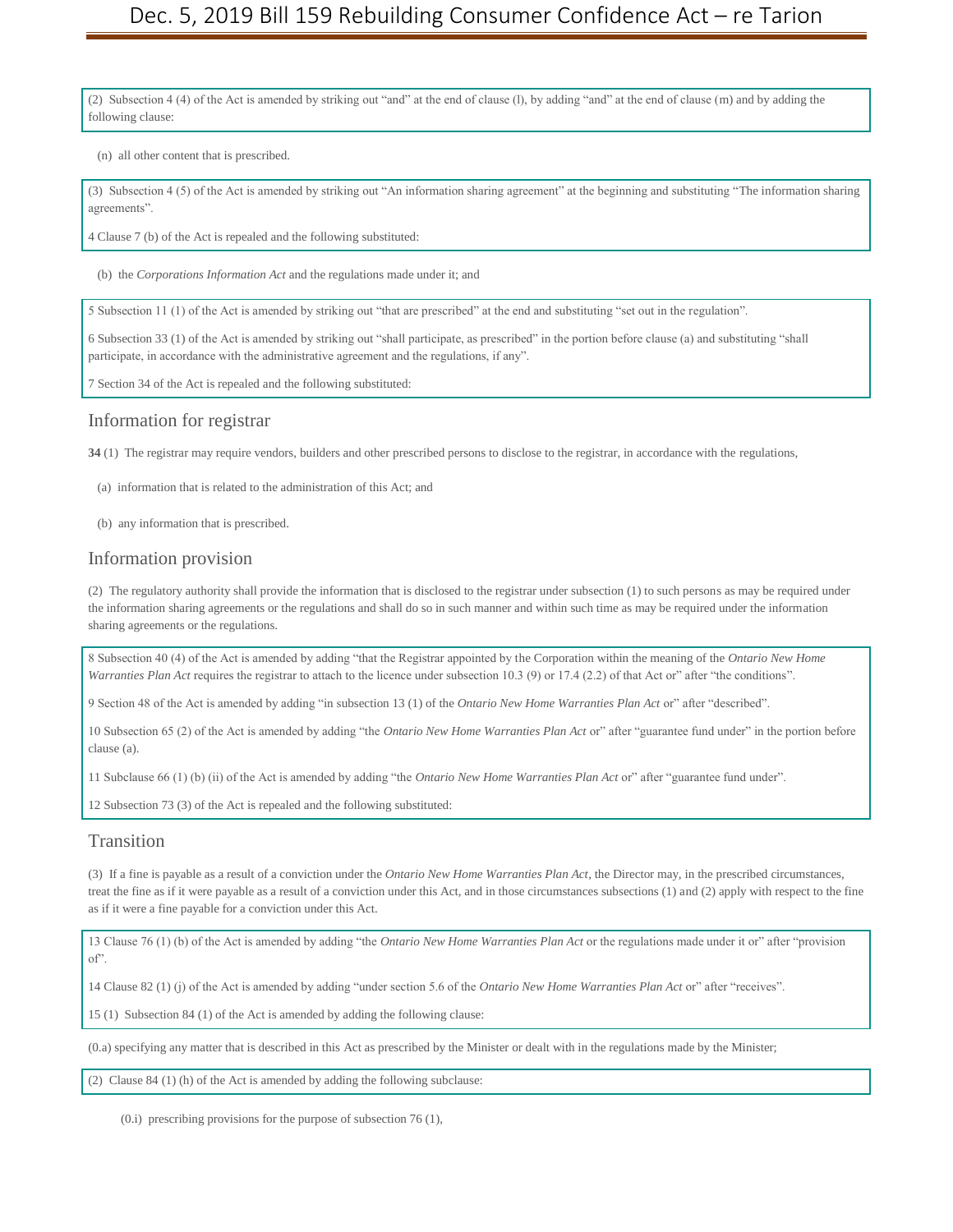16 Section 86 of the Act is repealed and the following substituted:

#### Transition — vendors

**86** On the day this section comes into force, a person who was registered as a vendor under the *Ontario New Home Warranties Plan Act* immediately before this section came into force is deemed to be licensed as a vendor under this Act.

17 The Act is amended by adding the following section:

### Transition — builders

**86.1** On the day this section comes into force, a person who was registered as a builder under the *Ontario New Home Warranties Plan Act* immediately before this section came into force is deemed to be licensed as a builder under this Act.

18 The Act is amended by adding the following section:

## Transition — applications

**86.2** On the day this section comes into force, an application for registration or renewal of registration as a vendor or builder within the meaning of the *Ontario New Home Warranties Plan Act* that has not been disposed of under that Act before the day this section came into force is deemed to be an application for a licence or renewal of a licence, as the case may be, as a vendor or as a builder, as the case may be, under this Act.

19 The Act is amended by adding the following section:

#### Transition — proceedings

**86.3** On the day this section comes into force, a prescribed proceeding that the Corporation within the meaning of the *Ontario New Home Warranties Plan Act* had commenced as of the day before this section came into force is continued as a proceeding of the regulatory authority under this Act.

## *Strengthening Protections for Ontario Consumers Act, 2017*

20 Subsections 87 (1) and 91 (2) of Schedule 1 to the *Strengthening Protections for Ontario Consumers Act, 2017* are repealed.

#### Commencement

21 (1) Subject to subsection (2), this Schedule comes into force on a day to be named by proclamation of the Lieutenant Governor.

(2) Section 20 and this section come into force on the day the *Rebuilding Consumer Confidence Act, 2019* receives Royal Assent

#### **Schedule 5**

**Ontario New Home Warranties Plan Act**

1 (1) Section 1 of the *Ontario New Home Warranties Plan Act* is amended by adding the following definition:

"administrative agreement" means the agreement described in section 2.0.1; ("accord d'application")

(2) Section 1 of the Act is amended by adding the following definitions:

"common elements" means all the condominium property except the condominium units; ("parties communes")

"common elements condominium corporation", "common expenses" and "common interest" have the same meaning as in the *Condominium Act, 1998*; ("association condominiale de parties communes", "dépenses communes", "intérêt commun")

"condominium corporation" means a corporation as defined in subsection 1 (1) of the *Condominium Act, 1998*; ("association condominiale")

"condominium declaration" means a declaration as defined in subsection 1 (1) of the *Condominium Act, 1998*; ("déclaration de condominium")

"condominium property" means property as defined in subsection 1 (1) of the *Condominium Act, 1998*; ("propriété condominiale")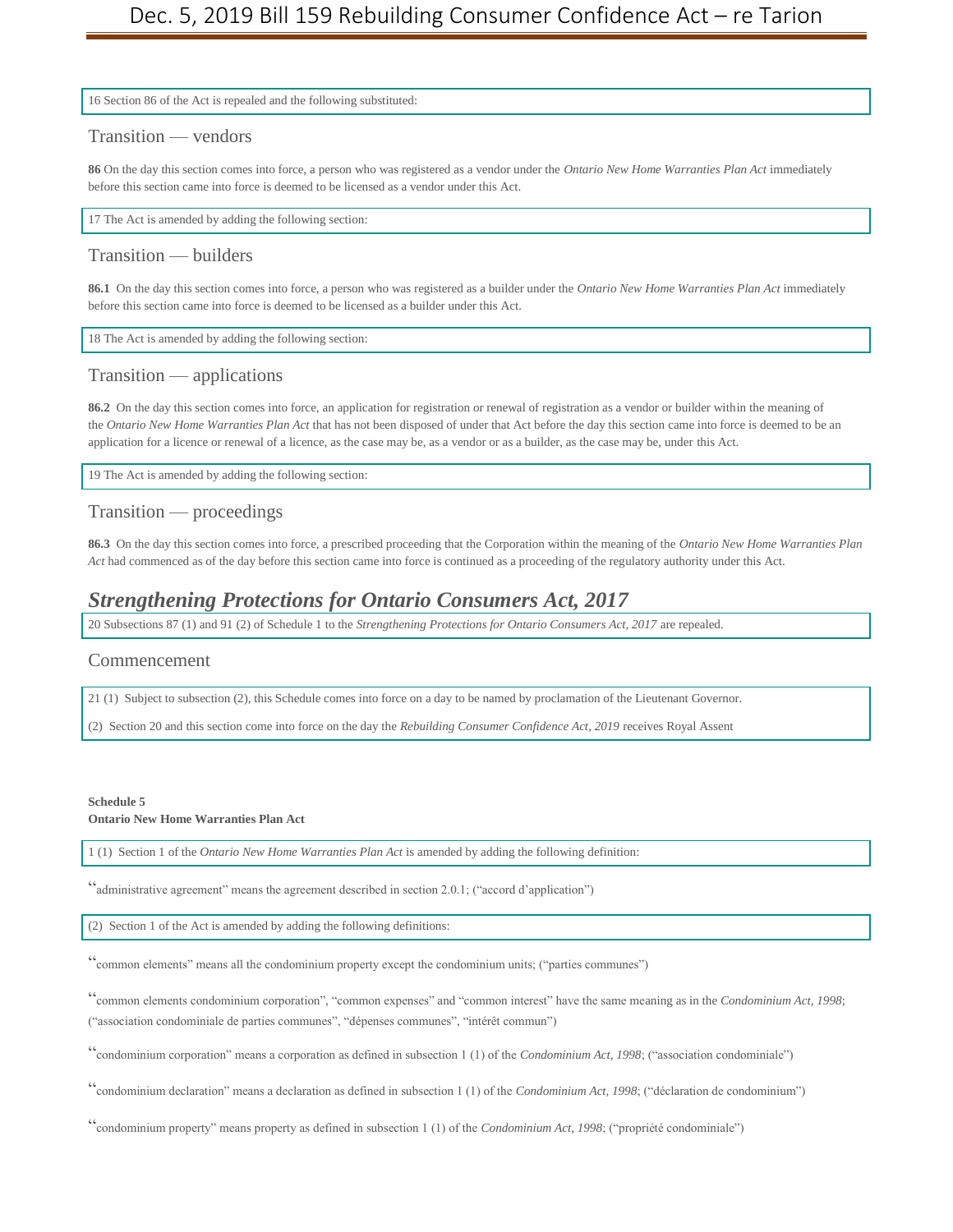"condominium unit" means a unit as defined in subsection 1 (1) of the *Condominium Act, 1998*; ("partie privative de condominium")

(3) Clause (c) of the definition of "home" in section 1 of the Act is repealed and the following substituted:

(c) a condominium unit that is a residential dwelling, including the common elements in respect of which the unit has an appurtenant common interest as described in the condominium declaration of the condominium corporation, or

(4) Section 1 of the Act is amended by adding the following definition:

"information sharing agreement" means an agreement described in subsection 2.0.2 (3); ("accord d'échange de renseignements")

(5) Section 1 of the Act is amended by adding the following definition:

"licensee" means the holder of a licence under the *New Home Construction Licensing Act, 2017*; ("titulaire de permis")

(6) Section 1 of the Act is amended by adding the following definition:

"officer" includes,

(a) the chair and any vice-chair of the board of directors, the president and any vice-president, the secretary and assistant secretary, the treasurer and assistant treasurer and the general manager and assistant general manager of the Corporation or any other corporation,

(b) a partner or general manager and assistant general manager of a partnership,

(c) any other individual designated as an officer by by-law or resolution of an organization,

(d) any other individual who performs functions normally performed by an individual occupying an office described in clause (a), (b) or (c), and

(e) any other prescribed individual; ("dirigeant")

(7) Section 1 of the Act is amended by adding the following definition:

"owner-builder" means, subject to the prescribed requirements or restrictions, if any, an individual who constructs or manages the construction of a residential dwelling for the individual's personal use and occupation and who meets the prescribed requirements, if any; ("constructeur-propriétaire")

(8) The definition of "Plan" in section 1 of the Act is repealed and the following substituted:

"Plan" means the Ontario New Home Warranties and Protection Plan continued under subsection 11 (1); ("Régime")

(9) Section 1 of the Act is amended by adding the following definition:

"regulatory authority" has the same meaning as in the *New Home Construction Licensing Act, 2017*; ("organisme de réglementation")

(10) The definition of "Tribunal" in section 1 of the Act is repealed and the following substituted:

"tribunal" means, in respect of a prescribed matter, the adjudicative body determined in accordance with the regulations in respect of that matter; ("tribunal")

(11) Section 1 of the Act is amended by adding the following definition:

"vacant land condominium corporation" means a condominium corporation described in subsection 155 (2) of the *Condominium Act, 1998*; ("association condominiale de terrain nu")

(12) Section 1 of the Act is amended by adding the following subsection:

Interested person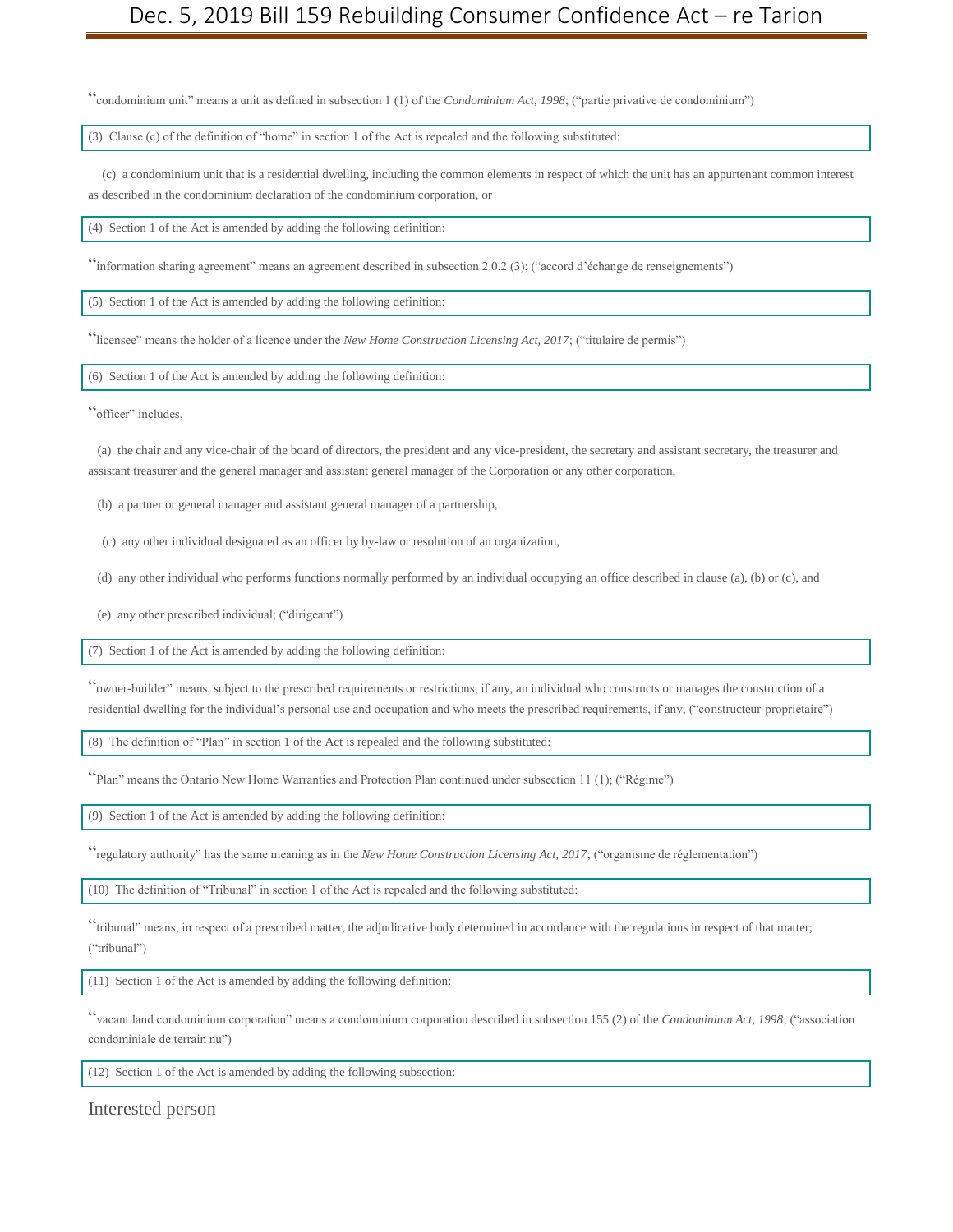(2) For the purposes of this Act, a person shall be deemed to be an interested person in respect of another person if the person is associated with the other person or if, in the opinion of the Registrar,

- (a) the person has or may have a beneficial interest in the other person's activities;
- (b) the person exercises or may exercise control either directly or indirectly over the other person; or
- (c) the person has provided or may have provided financing either directly or indirectly for the other person's activities.

(13) Section 1 of the Act is amended by adding the following subsection:

#### Associated persons

(3) For the purposes of this Act, one person is associated with another person in any of the following circumstances:

- 1. One person is a corporation of which the other person is an officer or director.
- 2. One person is a partnership of which the other person is a partner.
- 3. Both persons are partners of the same partnership.
- 4. One person is a corporation that is controlled directly or indirectly by the other person.

5. Both persons are corporations and one corporation is controlled directly or indirectly by the same person who controls directly or indirectly the other corporation.

- 6. Both persons are members of the same voting trust relating to shares of a corporation.
- 7. Both persons are associated within the meaning of paragraphs 1 to 6 with the same person.

(14) Section 1 of the Act is amended by adding the following subsection:

#### Tribunal

- (4) For the purposes of the definition of "tribunal" in subsection (1), the adjudicative bodies that may be prescribed include,
- (a) a tribunal established under an Act of the Legislature of Ontario;
- (b) an arbitrator; and
- (c) a court.

2 The Act is amended by adding the following section:

#### Crown bound

**1.1** Subject to the prescribed restrictions, if any, this Act binds the Crown.

3 The Act is amended by adding the following section:

#### Act prevails

**1.2** This Act applies despite any agreement to the contrary.

4 (1) Subsection 2 (1) of the Act is amended by striking out "a non-profit corporation incorporated without share capital under the *Corporations Act*" and substituting "a not-for-profit corporation without share capital incorporated under the laws of Ontario".

(2) Subsection 2 (2) of the Act is amended by adding the following clauses:

(c.1) promoting the resolution of claims as soon as reasonably possible in accordance with this Act and the regulations;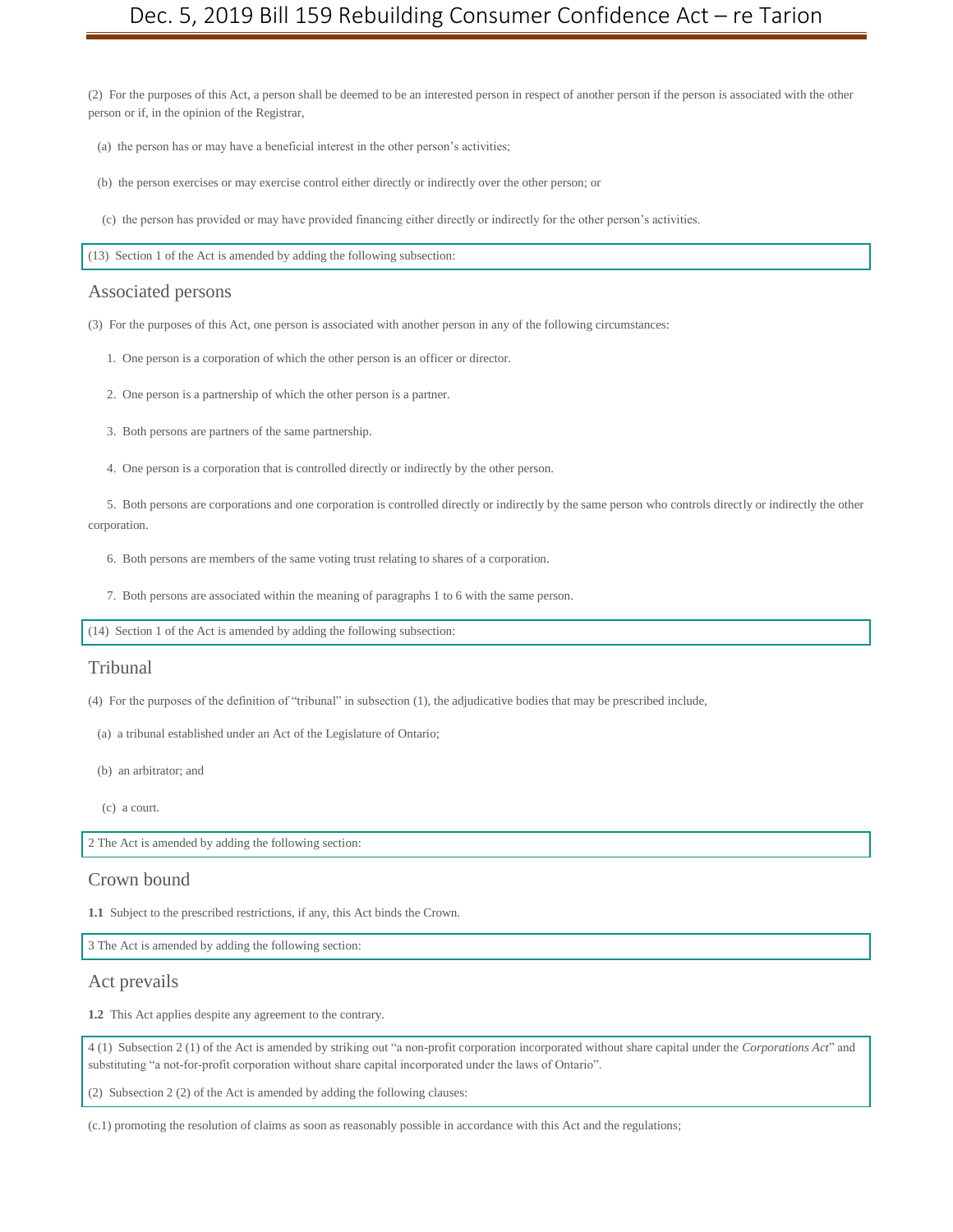(c.2) promoting the construction in Ontario of properly built homes for residential purposes;

(3) Clause 2 (2) (e) of the Act is amended by striking out "the repeal of this Act" in the portion before subclause (i) and substituting "the repeal of all or any part of this Act".

(4) Section 2 of the Act is amended by adding the following subsections:

### Revocation of designation

(5) The Lieutenant Governor in Council may, by regulation, revoke the designation of the Corporation if the Lieutenant Governor in Council considers it advisable to do so in the public interest.

#### Revocation for non-compliance

(6) The Lieutenant Governor in Council may revoke the designation of the Corporation if,

(a) the Corporation has failed to comply with this Act, the regulations, the administrative agreement, an information sharing agreement or other applicable law;

(b) the Minister has allowed the Corporation the opportunity of remedying its default within a specified time period that the Minister considers reasonable in the circumstances; and

(c) the Corporation has not remedied its default to the Minister's satisfaction within the specified time period mentioned in clause (b) and the Minister has so advised the Lieutenant Governor in Council.

#### Same, no restriction on subs. (5)

(7) Nothing in subsection (6) restricts the ability of the Lieutenant Governor in Council to act under subsection (5).

#### Revocation on request

(8) The Lieutenant Governor in Council may revoke the designation of the Corporation on the terms that the Lieutenant Governor in Council considers advisable in the public interest if the Corporation requests the revocation.

#### Non-application of *Statutory Powers Procedure Act*

(9) The *Statutory Powers Procedure Act* does not apply to the exercise by the Lieutenant Governor in Council of a right under this section to revoke the designation of the Corporation.

#### **Transition**

(10) If the Lieutenant Governor in Council revokes the designation of the Corporation under this section, the Lieutenant Governor in Council may, by regulation, provide for any transitional matter necessary for the effective implementation of the revocation, including,

(a) the transfer, without compensation, of any property, including assets, liabilities, rights, obligations, records, databases, bank accounts and money, that the Corporation holds in respect of carrying out its activities; and

(b) the assignment, without compensation, of any contracts that the Corporation has entered into before the revocation.

#### No Crown liability

(11) No cause of action arises against the Crown, a minister of the Crown, a Crown employee or a Crown agent as a direct or indirect result of the revocation of the designation of the Corporation or any regulation made under subsection (10).

#### No proceeding

(12) No proceeding, including but not limited to any proceeding in contract, restitution, tort or trust, shall be instituted against the Crown, a minister of the Crown, a Crown employee or a Crown agent by a person who has suffered any damages, injury or other loss based on or related to any cause of action described in subsection (11).

5 The Act is amended by adding the following section: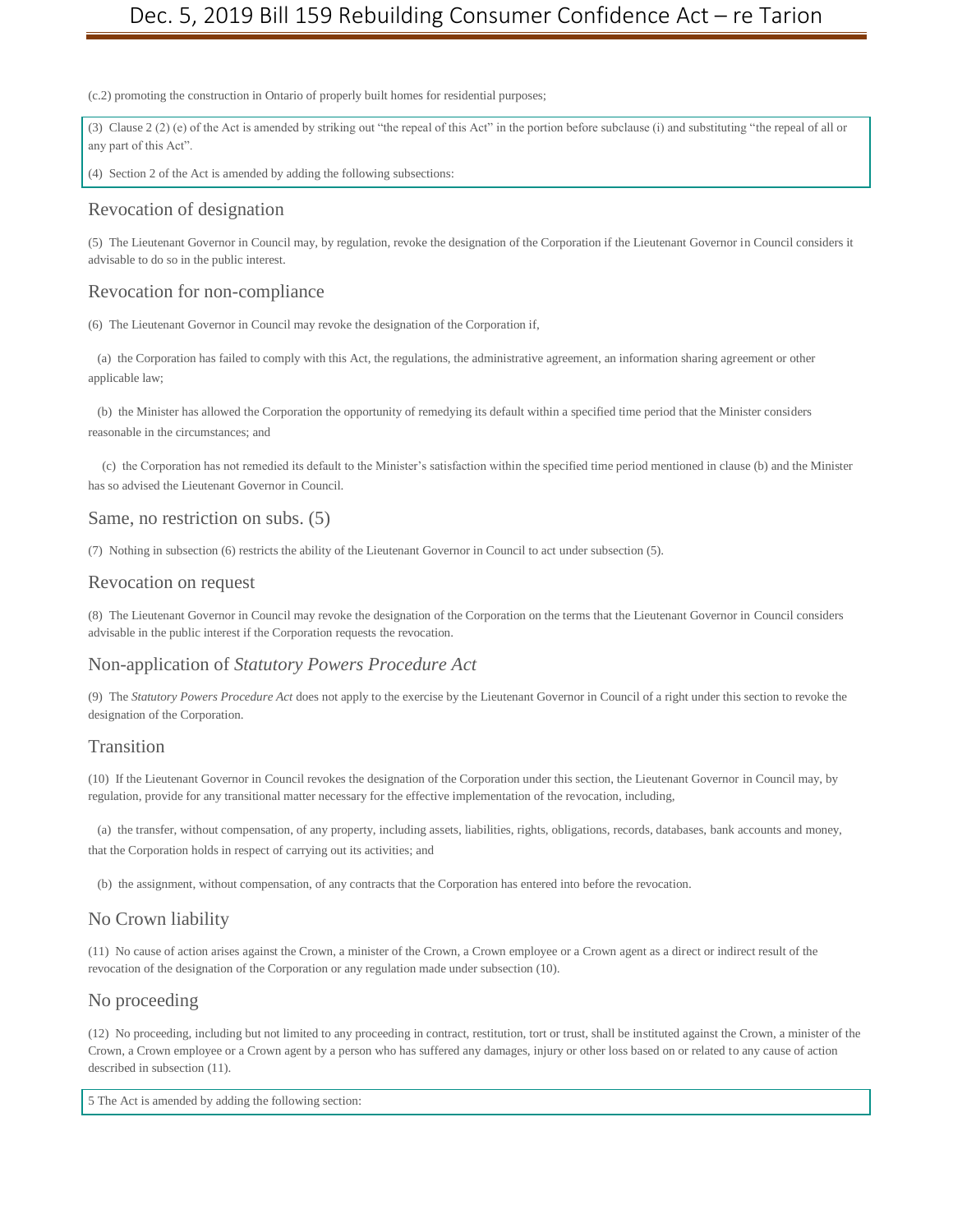## Administrative agreement

**2.0.1** (1) The Corporation shall enter into an administrative agreement with the Minister on or before the day specified by the Minister.

### Contents

- (2) The administrative agreement shall include, at a minimum, terms related to the following matters:
	- 1. The governance of the Corporation.
	- 2. All matters that the Minister considers necessary for the Corporation to carry out the administration of this Act and the regulations.

3. The maintenance by the Corporation of adequate insurance against liability arising out of the carrying out of its powers and duties under this Act or the regulations.

## Compliance with operating principles

(3) The administrative agreement, in addition to the minimum terms required under subsection (2), shall require the Corporation to comply with the principles of,

- (a) maintaining a fair, safe and informed marketplace; and
- (b) promoting the protection of the public interest, and consumers in particular.

#### Amendment by Minister

(4) Subject to subsection (5), the Minister may unilaterally amend the administrative agreement, after giving the Corporation the notice that the Minister considers reasonable in the circumstances.

## Conditions precedent

(5) The Minister may amend the administrative agreement under subsection (4) only if the Minister is of the opinion that it is advisable to do so in the public interest because at least one of the following conditions is satisfied:

- 1. Amending the administrative agreement is necessary to prevent serious harm to the interests of the public, purchasers of homes or owners.
- 2. An event of force majeure has occurred.
- 3. The Corporation is facing a risk of insolvency.
- 4. The number of members of the board is insufficient for a quorum.

6 The Act is amended by adding the following section:

#### Information sharing

**2.0.2** (1) The Corporation shall share the prescribed information with the Minister, the regulatory authority and prescribed persons in accordance with the regulations and in the manner and within the time prescribed.

#### Personal information

(2) For greater certainty, the prescribed information may include personal information as defined in subsection 2 (1) of the *Freedom of Information and Protection of Privacy Act*.

#### Agreements

(3) For the purpose of complying with subsection (1), the Corporation shall, in accordance with the regulations, enter into agreements with the Minister, the regulatory authority and prescribed persons in the manner and within the time prescribed.

#### Content of agreements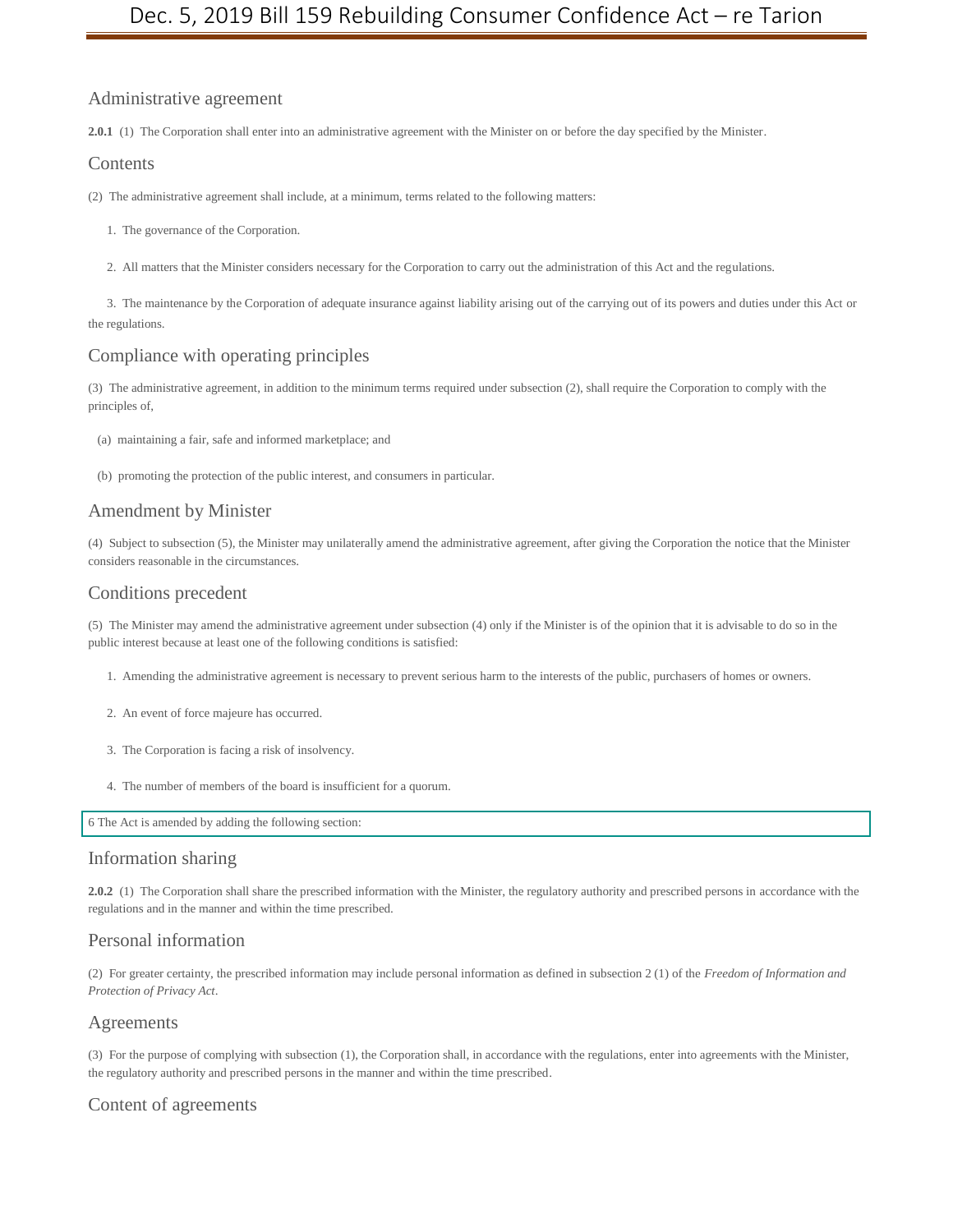(4) The information sharing agreements mentioned in subsection (3) shall include, at a minimum, terms relating to the prescribed matters, which may include,

(a) the enrolment, or qualification for enrolment, of homes in the Plan;

- (b) claims for compensation from the guarantee fund;
- (c) the result of the claims mentioned in clause (b); and
- (d) all other matters that are prescribed.

#### Sharing of enforcement information

(5) The information sharing agreements may also require the sharing of enforcement information regarding actions that the Registrar is taking or is proposing to take in relation to matters set out in subsection (4).

7 The Act is amended by adding the following section:

#### Compliance by Corporation

**2.0.3** In carrying out its powers and duties under this Act or the regulations, the Corporation shall comply with this Act, the regulations, the administrative agreement, the information sharing agreements and other applicable law.

8 Subsection 2.1 (1) of the Act is repealed and the following substituted:

#### **Conflict**

(1) In the event of conflict, this Act and the regulations prevail over,

- (a) the administrative agreement and the information sharing agreements;
- (b) the *Corporations Information Act* and the regulations made under it; and
- (c) the constating documents, the corporate by-laws and the resolutions of the Corporation.

9 The French version of subsection 2.6 (4) of the Act is amended by adding "judiciaire" after "tribunal" in the portion before clause (a).

10 Sections 2.8 to 2.10 of the Act are repealed and the following substituted:

## No personal liability, employee of the Crown

**2.8** (1) No action or other proceeding shall be instituted against a current or former employee of the Crown for,

(a) any act done in good faith in the exercise or performance or intended exercise or performance of a duty or power under this Act, the regulations or a Minister's order; or

(b) any neglect or default in the exercise or performance in good faith of such a duty or power.

### Tort by employee of the Crown

(2) Despite subsection 8 (3) of the *Crown Liability and Proceedings Act, 2019*, subsection (1) does not relieve the Crown of liability in respect of a tort committed by an employee of the Crown to which it would otherwise be subject.

#### No Crown liability

(3) No cause of action arises against the Crown, a minister of the Crown, a Crown employee or a Crown agent as a direct or indirect result of any act or omission of a person who is not a minister of the Crown, a Crown employee or a Crown agent if the act or omission is related, directly or indirectly, to the exercise or performance or intended exercise or performance of a duty or power under this Act, the regulations or a Minister's order.

Same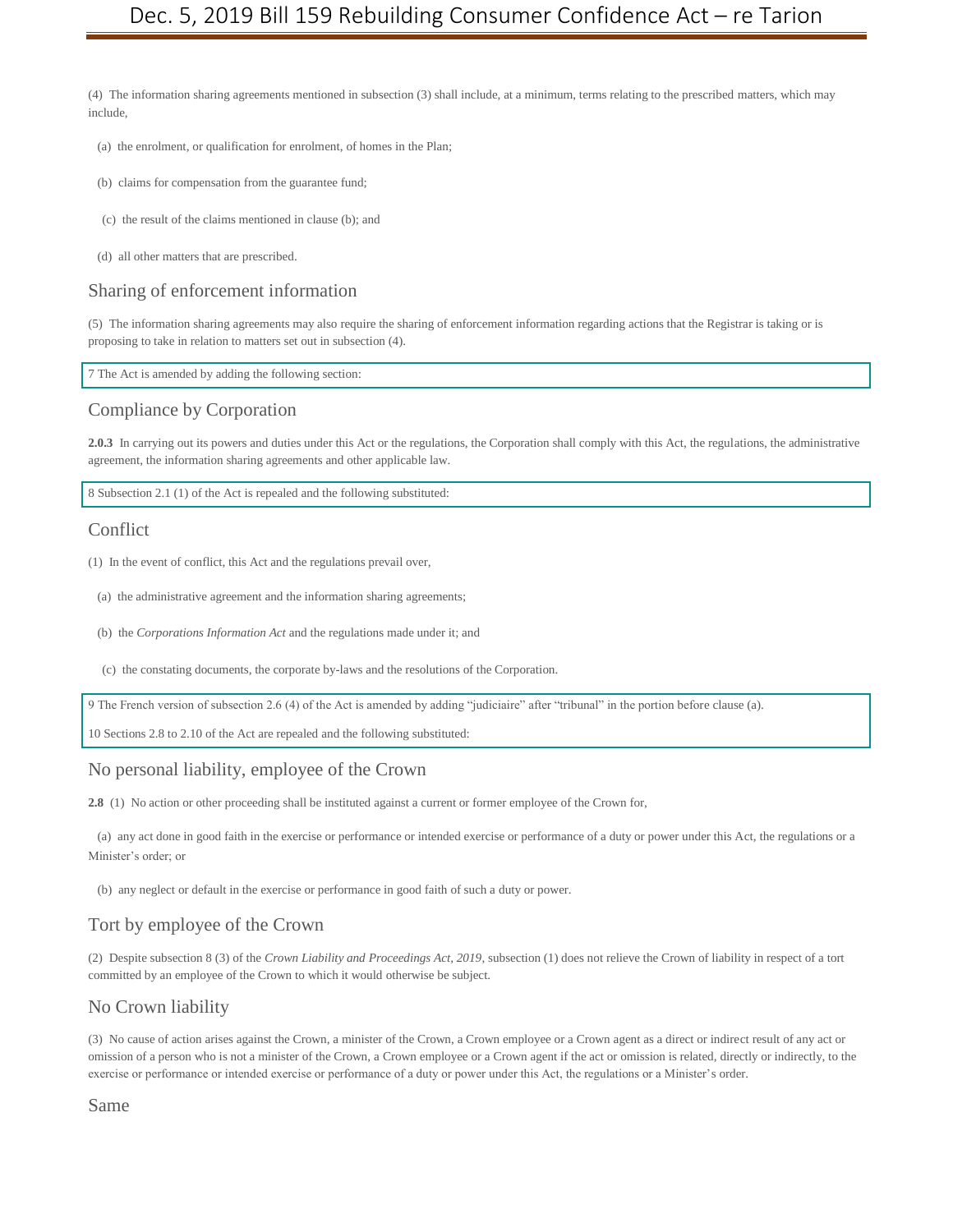(4) No proceeding, including but not limited to any proceeding in contract, restitution, tort or trust, shall be instituted against the Crown, a minister of the Crown, a Crown employee or a Crown agent by a person who has suffered any damages, injury or other loss based on or related to any cause of action described in subsection (3).

## Application

(5) Without limiting the generality of subsection (4), that subsection applies to any action or other proceeding claiming any remedy or relief, including specific performance, injunction, declaratory relief, any form of compensation or damages, including loss of revenue and loss of profit, or any other remedy or relief, and includes a proceeding to enforce a judgement, order or award made by a court, tribunal or arbitrator outside of Canada.

## Revocation

(6) Subsections (1) to (5) apply, with necessary modifications, in respect of a direct or indirect result of the revocation of a designation under section 2 or any regulation made under subsection 2 (10).

## Indemnification

**2.9** The Corporation shall indemnify the Crown, in accordance with the administrative agreement, in respect of damages and costs incurred by the Crown for any act or omission of the Corporation or its members, officers, directors, employees or agents in the exercise or performance or intended exercise or performance of their duties and powers under this Act, the regulations, a Minister's order, the administrative agreement or the information sharing agreements, or for any acts and omissions otherwise connected to this Act, the regulations, a Minister's order, the administrative agreement or the information sharing agreements.

## No personal liability

**2.10** (1) No action or other proceeding shall be instituted against a person mentioned in subsection (2), or who was formerly such a person, for any act done in good faith in the exercise or performance or intended exercise or performance of any of the person's duties or powers under this Act, the regulations or a Minister's order, or for any neglect or default in the exercise or performance in good faith of such a duty or power.

## Application

- (2) Subsection (1) applies to the following persons:
	- 1. The Registrar.
	- 2. A Deputy Registrar.
	- 3. An inspector.
	- 4. A director or officer of the Corporation.
	- 5. A person whom the Corporation employs or whose services the Corporation retains.
	- 6. An agent of the Corporation.
	- 7. A member of a committee or an advisory body of the Corporation.
	- 8. The ombudsperson mentioned in section 5.7.
	- 9. A person whom the ombudsperson employs or whose services the ombudsperson retains.

## Liability of Corporation

(3) Subsection (1) does not relieve the Corporation of liability to which it would otherwise be subject in respect of the acts or omissions of a person mentioned in subsection (2).

11 Subsection 5.1 (2) of the Act is amended by adding the following paragraph:

5. The Corporation has failed to enter into an administrative agreement in accordance with section 2.0.1.

12 Subsection 5.4 (1) of the Act is amended by striking out "*Corporations Act*" at the end and substituting "*Not-for-Profit Corporations Act, 2010*".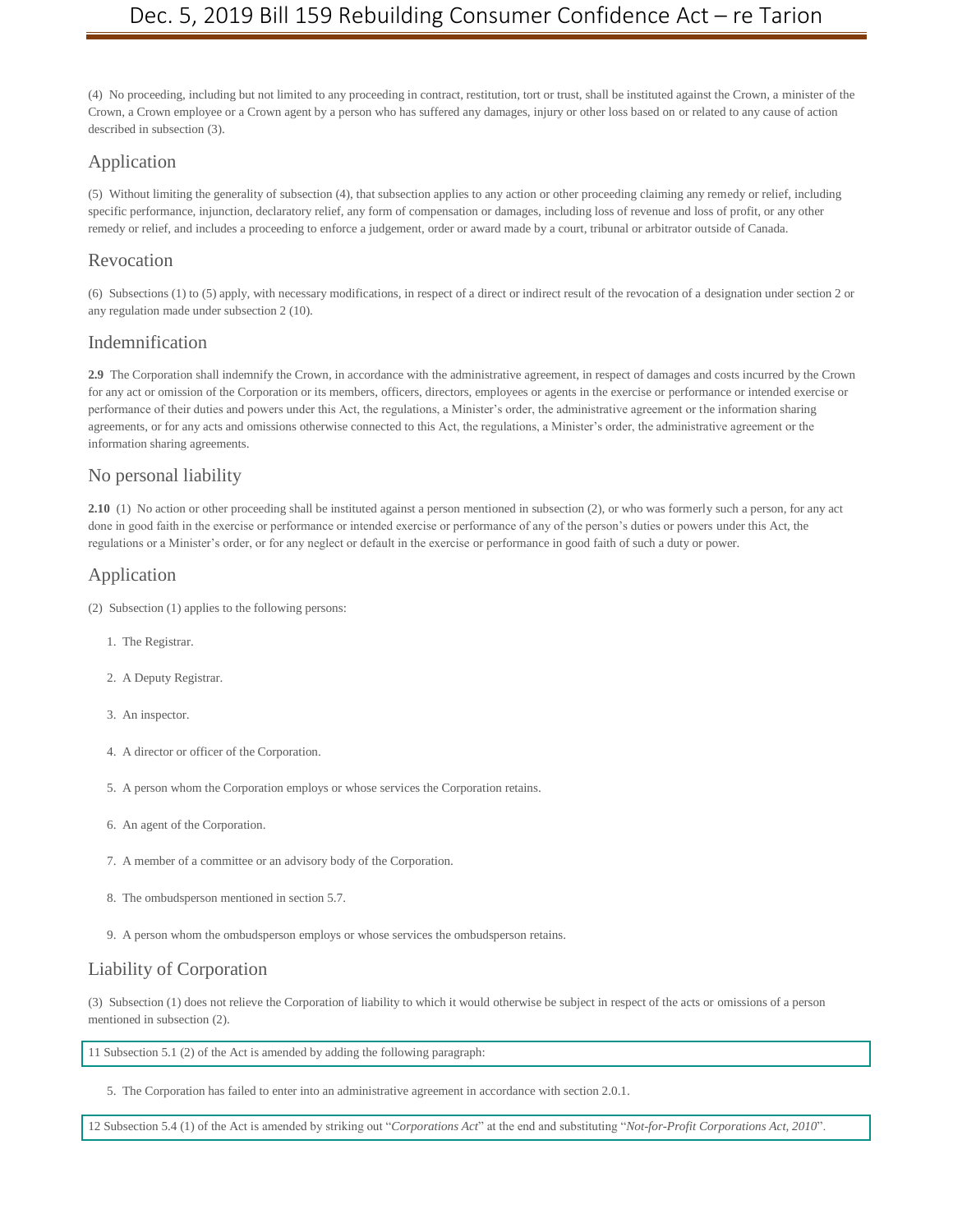13 The Act is amended by adding the following section:

**Regulatory Authority — Information**

Information for regulatory authority

**5.5** (1) The Registrar may require vendors, builders and other prescribed persons to disclose to the Registrar, in accordance with the regulations,

(a) information that is related to the administration of this Act;

(b) the information that the Registrar determines is necessary to assist the regulatory authority in carrying out its duties under section 33 of the *New Home Construction Licensing Act, 2017*; or

(c) any information that is prescribed.

#### Information provision

(2) The Corporation shall provide the information that is disclosed to the Registrar under subsection (1) to such persons as may be required under the information sharing agreements or the regulations and shall do so in such manner and within such time as may be required under the information sharing agreements or the regulations.

14 The Act is amended by adding the following section:

## Information to provide to regulatory authority

**5.6** Subject to the prescribed requirements or restrictions, if any, the Registrar shall provide the following information to the registrar appointed under section 35 of the *New Home Construction Licensing Act, 2017*:

- 1. Information about the enrolment, or qualification for enrolment, of homes in the Plan.
- 2. Information about claims that the Registrar has received.
- 3. All other information, if any, that is prescribed.

15 The Act is amended by adding the following section:

#### **Ombudsperson**

#### Ombudsperson

**5.7** The Corporation shall make available, in accordance with the administrative agreement and the regulations, if any, an ombudsperson to carry out the following duties:

- 1. To inquire into and to respond to the administration of this Act by the Corporation.
- 2. To make recommendations in respect of the administration of this Act by the Corporation.
- 3. To carry out the other duties, if any, that are prescribed.

16 (1) Clause 7 (1) (a) of the Act is amended by adding "or the financial position of an interested person in respect of the applicant" after "financial position".

(2) Clause 7 (1) (b) of the Act is amended by adding "or of an interested person in respect of the applicant" before "affords".

(3) Clause 7 (1) (c) of the Act is repealed and the following substituted:

(c) the applicant is a corporation and,

(i) having regard to its financial position or the financial position of an interested person in respect of the corporation, the applicant cannot reasonably be expected to be financially responsible in the conduct of the applicant's undertakings,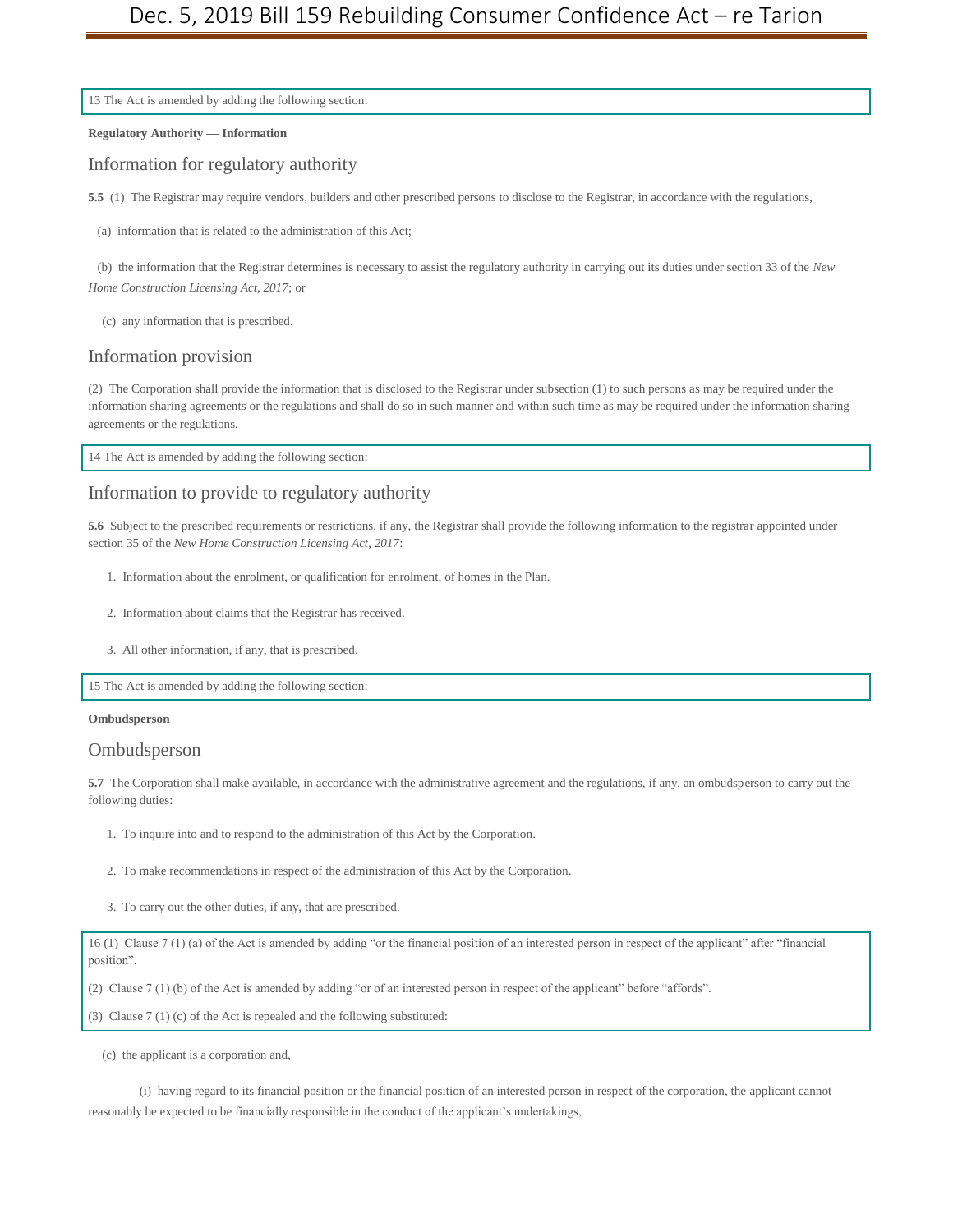(ii) having regard to the financial position of its officers or directors or an interested person in respect of its officers or directors, the applicant cannot reasonably be expected to be financially responsible in the conduct of the applicant's undertakings,

(iii) the past or present conduct of its officers or directors or of an interested person in respect of its officers or directors or of an interested person in respect of the corporation affords reasonable grounds for belief that its undertaking will not be carried on in accordance with the law and with integrity and honesty, or

(iv) an officer or director of the corporation makes a false statement or provides a false statement in an application for registration or for a renewal; or

(4) Subsection 7 (2) of the Act is amended by striking out "Tribunal" and substituting "tribunal".

17 Section 9 of the Act is amended by striking out "Tribunal" wherever it appears and substituting in each case "tribunal".

18 The Act is amended by adding the following sections:

#### **Protections**

#### Requirements for vendors of homes

**10.1** A vendor shall not sell or offer to sell a home unless the vendor,

- (a) is licensed as a vendor under the *New Home Construction Licensing Act, 2017*;
- (b) has provided the Registrar with the particulars that the Registrar requires and in the manner that the Registrar requires;
- (c) has paid the Registrar the fee that the Registrar requires;
- (d) has complied with the other requirements, if any, that are prescribed;
- (e) has received confirmation from the Registrar that the home,
	- (i) qualifies for enrolment in the Plan, if construction of the home has not commenced, or
	- (ii) has been enrolled in the Plan, if construction of the home has commenced; and

(f) has provided the registrar appointed under section 35 of the *New Home Construction Licensing Act, 2017* with a copy of the confirmation described in clause (e).

#### Requirements for builders of homes

**10.2** (1) Subject to the prescribed requirements or restrictions, if any, a builder shall not offer to enter into a contract with an owner of land for the construction of a home on the land unless the builder,

(a) is licensed as a builder under the *New Home Construction Licensing Act, 2017*; and

(b) has complied with the other requirements, if any, that are prescribed.

#### Offering to commence construction

(2) A builder shall not offer to commence constructing a home unless the builder has complied with clauses (1) (a) and (b).

#### Contract for construction

(3) Subject to the prescribed requirements or restrictions, if any, a builder shall not enter into a contract with an owner of land for the construction of a home on the land unless the builder,

(a) is licensed as a builder under the *New Home Construction Licensing Act, 2017*;

(b) has notified the Registrar of the intention to commence construction;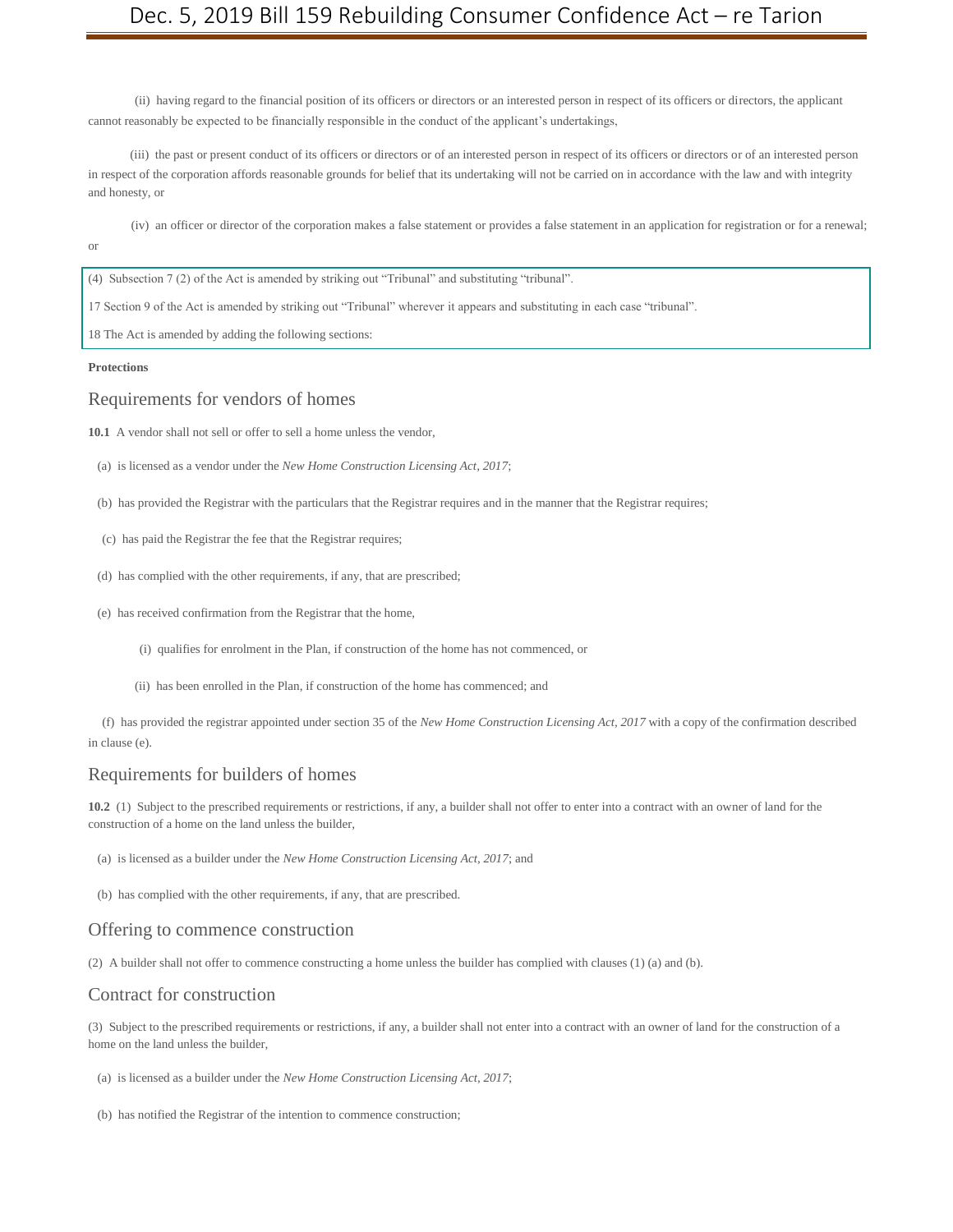(c) has provided the Registrar with the particulars that the Registrar requires and in the manner that the Registrar requires;

- (d) has paid the Registrar the fee that the Registrar requires;
- (e) has complied with the other requirements, if any, that are prescribed;
- (f) has received confirmation from the Registrar that the home has been enrolled in the Plan; and

(g) has provided the registrar appointed under section 35 of the *New Home Construction Licensing Act, 2017* with a copy of the confirmation described in clause (f).

#### Commencing construction

(4) A builder shall not commence constructing a home unless the builder has complied with clauses (3) (a) to (g).

#### Enrolment of homes in Plan

**10.3** (1) A vendor or a builder of a home that has not been constructed may apply to the Registrar for a determination as to whether the home qualifies for enrolment in the Plan.

#### Same

(2) A builder of a home may apply to the Registrar to enrol the home in the Plan.

#### Application

(3) An application described in subsection (1) or (2) shall be in the form and manner that the Registrar requires and shall include the information that the Registrar reasonably requests with respect to the home and the other information, if any, that is prescribed.

#### Determination of Registrar

(4) Upon receiving an application described in subsection (1) or (2), the Registrar shall, subject to section 10.6, determine whether to grant it and may consider the past and present financial position or conduct of the applicant, an interested person in respect of the applicant or any other prescribed person.

#### **Conditions**

(5) Subject to section 10.6, the Registrar may impose conditions that must be satisfied,

- (a) before the Registrar makes a determination that a home qualifies for enrolment in the Plan;
- (b) in order for a home to continue to qualify for enrolment in the Plan; or
- (c) before the Registrar enrols a home in the Plan.

#### Registrar's confirmation

(6) When the Registrar grants an application described in subsection (1) and all conditions imposed under clause (5) (a) have been met, the Registrar shall provide the confirmation that the home qualifies for enrolment in the Plan to the applicant under the application and any other prescribed person in the prescribed manner.

#### Same, enrolment

(7) When the Registrar grants an application described in subsection (2) and all conditions imposed under clauses (5) (b) and (c) have been met, the Registrar shall provide the confirmation that the home has been enrolled in the Plan to the builder and any other prescribed person in the prescribed manner.

## Licensing conditions

(8) At any time after the Registrar provides a confirmation described in subsection (6) or (7) to a licensee, the Registrar may notify the registrar appointed under section 35 of the *New Home Construction Licensing Act, 2017* of conditions that the Registrar requests be attached to the licence of the licensee or, subject to subsection (9), that it requires be attached to the licence.

## Mandatory licensing conditions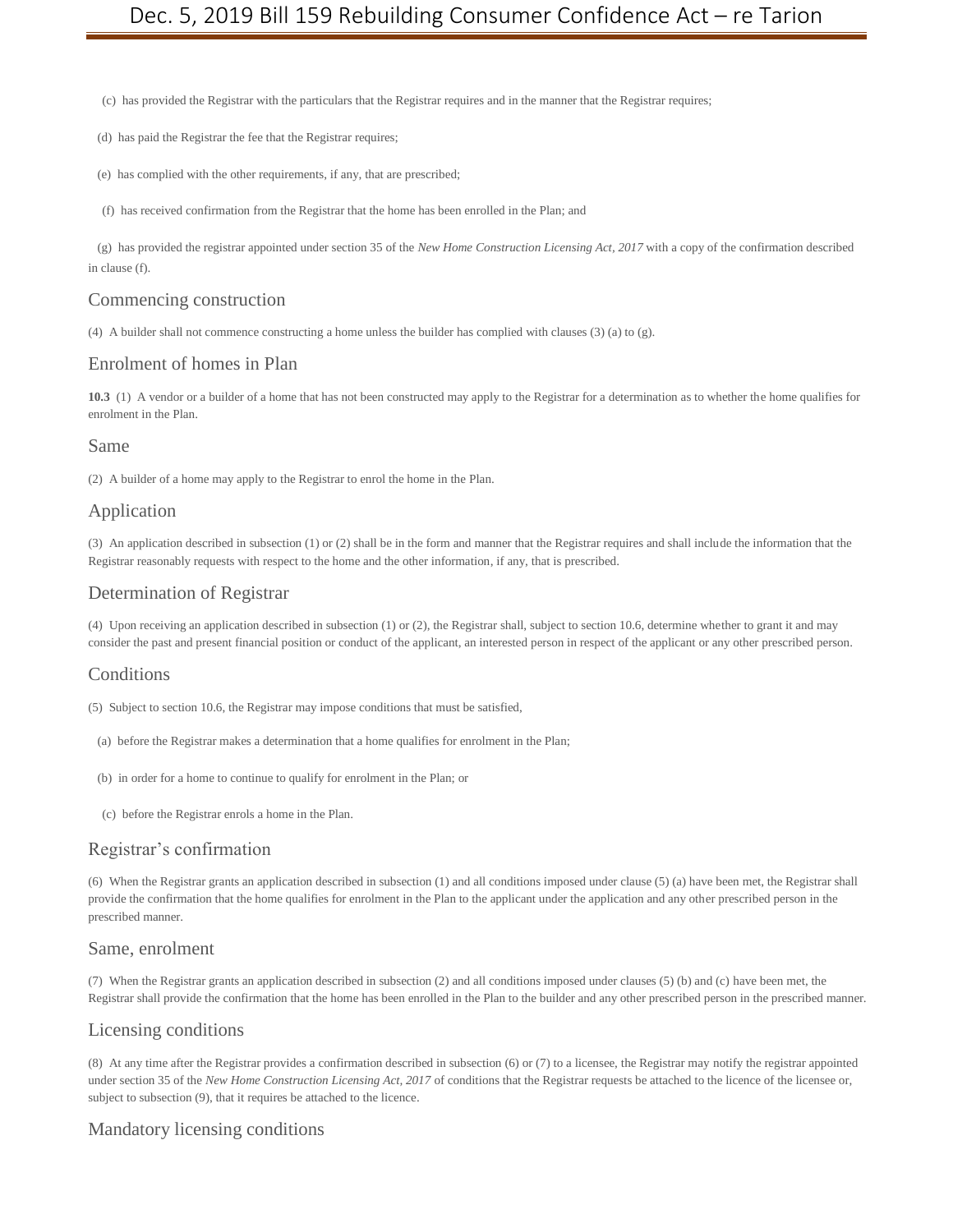(9) In the prescribed circumstances, the Registrar may require the registrar appointed under section 35 of the *New Home Construction Licensing Act, 2017* to attach conditions to the licence of the licensee if the Registrar determines it is necessary to do so.

### Owner-builder

(10) The prescribed provisions of this section apply to an owner-builder in the prescribed circumstances, if any, subject to the conditions, if any, that are prescribed.

## Suspension or revocation of qualification of enrolment

**10.4** Subject to section 10.6, at any time after the Registrar has made a determination that a home qualifies for enrolment in the Plan and before the Registrar enrols the home in the Plan, the Registrar may suspend or revoke the determination.

## Cancellation of enrolment

**10.5** Subject to section 10.6, at any time after the Registrar enrols a home in the Plan, the Registrar may cancel the enrolment if the Registrar determines that the home ceases to meet the definition of a home in subsection 1 (1).

## Notice of proposal

**10.6** (1) The Registrar shall notify an applicant or a prescribed person if the Registrar proposes to,

- (a) refuse to grant an application described in subsection 10.3 (1) or (2);
- (b) impose conditions under subsection 10.3 (5);
- (c) suspend or revoke a determination that the home qualifies for enrolment in the Plan; or
- (d) cancel the enrolment of a home in the Plan.

## Content of notice

(2) The notice shall set out the reasons for the Registrar's proposed action and shall state that the applicant or person is entitled to a hearing by the tribunal if the applicant or person mails or delivers, within 15 days after service of the notice, a written request for a hearing to the Registrar and to the tribunal.

#### Service of notice

(3) The notice shall be served on the applicant or person in accordance with section 20, but this section prevails over section 20 to the extent of a conflict.

## Service of hearing request

(4) A request for a hearing under subsection (2) is sufficiently served if it is sent to the Registrar and to the tribunal by personal delivery, by registered mail or in accordance with the rules of the tribunal.

#### Same

(5) If service is made by registered mail, it shall be deemed to have been made on the third day after the day of mailing.

#### Other methods

(6) Despite subsection (4), the tribunal may order any other method of service.

#### If no request for hearing

(7) If the applicant or person does not request a hearing in accordance with subsection (2), the Registrar may carry out the proposed action.

#### **Hearing**

- (8) If the applicant or person requests a hearing in accordance with subsection (2), the tribunal shall hold the hearing and may, by order,
- (a) direct the Registrar to carry out the Registrar's proposed action; or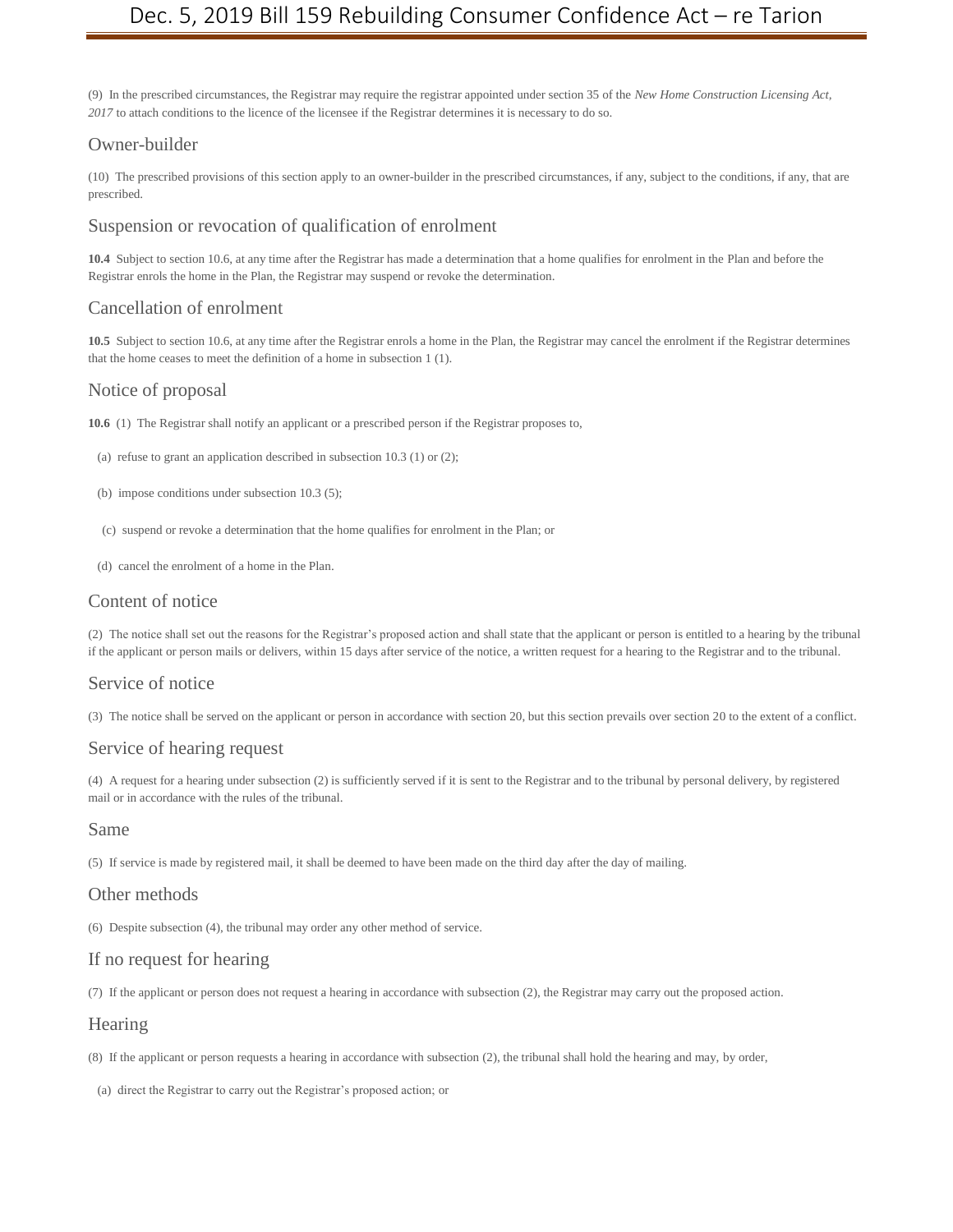(b) substitute the conditions that it sees fit instead of the conditions described in clause (1) (b) or substitute its opinion for that of the Registrar, as applicable.

## Powers of tribunal

(9) In addition to its powers under subsection (8), the tribunal may attach conditions to its order or to a determination that a home qualifies for enrolment in the Plan or to the enrolment of a home in the Plan.

## Parties

(10) The Registrar, the applicant or person and the other persons that the tribunal specifies are parties to the proceedings under this section.

#### Immediate effect

(11) Even if the applicant or person appeals an order of the tribunal, the order takes effect immediately, unless the order provides otherwise, but the Divisional Court may grant a stay until the disposition of the appeal.

## Non-application, residential condominium conversion projects

**10.7** Sections 10.1 to 10.6 do not apply with respect to residential condominium conversion projects.

19 The heading before section 11 and subsection 11 (1) of the Act are repealed and the following substituted:

#### **Ontario New Home Warranties and Protection Plan**

### Ontario New Home Warranties and Protection Plan

(1) The Ontario New Home Warranties Plan is continued under the name Ontario New Home Warranties and Protection Plan in English and Régime ontarien de garanties et de protection pour les logements neufs in French and is comprised of the warranties, protections, guarantee fund and compensation provided by this Act.

20 Subsections 14 (6) and (7) of the Act are repealed and the following substituted:

#### Response of Corporation

(6) The Corporation shall investigate the concern giving rise to a claim to verify that it relates to an entitlement to receive compensation out of the guarantee fund under subsection  $(1)$ ,  $(2)$ ,  $(3)$  or  $(4)$  and, if it does, shall determine whether the claimant is entitled to receive such compensation and how it will deal with the claim.

#### Inquiries, etc.

(7) In investigating a concern under subsection (6), the Corporation may make any inquiries, conduct any inspections or apply any technical and other expertise that it considers appropriate.

## Expert help

(8) An individual making an inquiry or conducting an inspection under subsection (7) on behalf of the Corporation may be accompanied by one or more persons with special expert or professional knowledge, and other persons as necessary, as the individual considers advisable.

## Conduct of inquiries, etc.

(9) The Corporation shall ensure that any actions it takes under subsection (7) are done in accordance with the regulations, if any.

#### Process of dealing with claims

(10) In dealing with a claim, the Corporation may use a range of processes for inquiring into the claim and for engaging with the claimant and other affected parties.

#### Other recovery

(11) In determining the amount for which a claimant is entitled to receive payment out of the guarantee fund, the Corporation shall, subject to the prescribed requirements or restrictions, if any, take into consideration any benefit, compensation or indemnity payable or the value of work and materials furnished to the claimant from any source.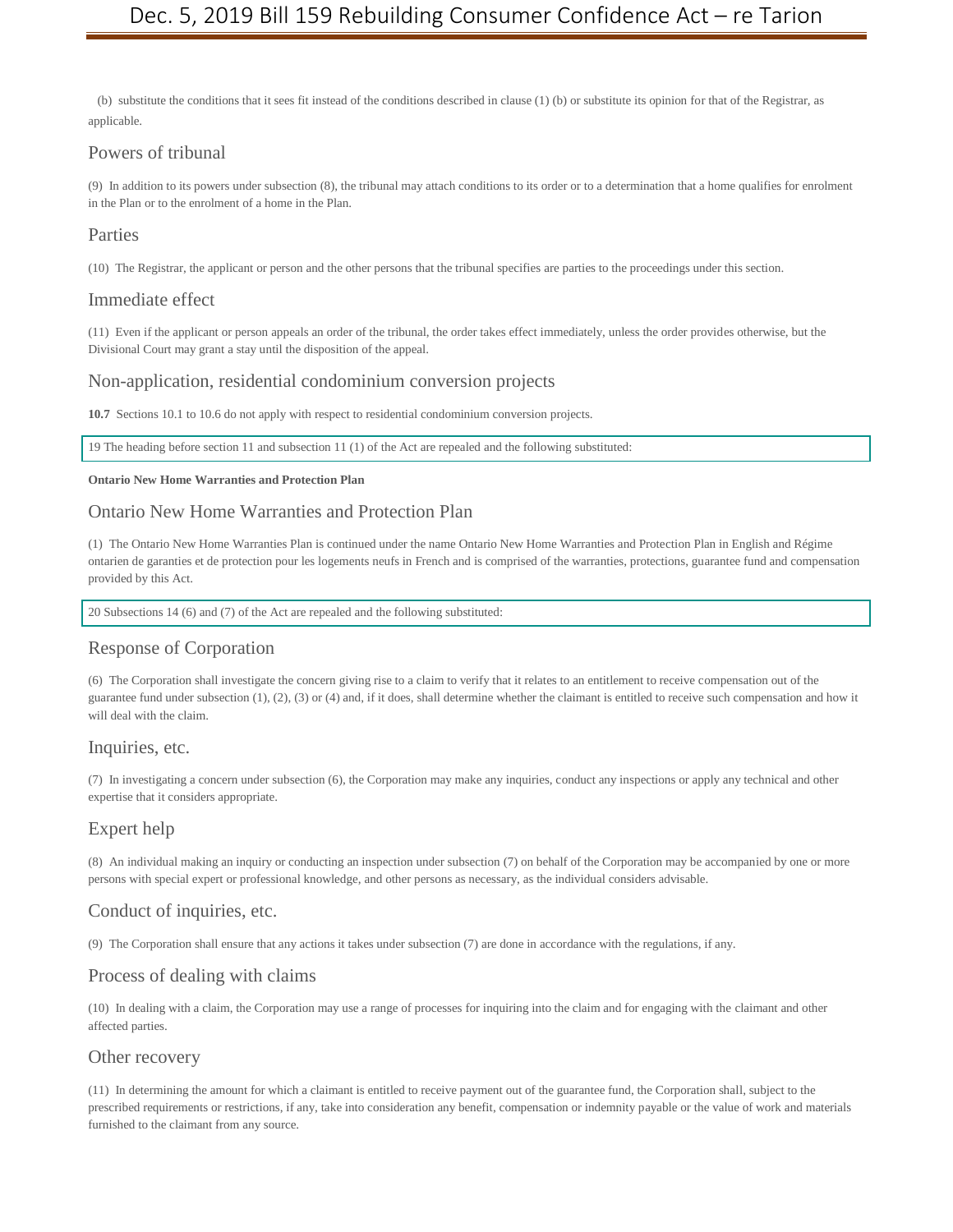## Performance

(12) The Corporation may perform or arrange for the performance of any work in lieu of or in mitigation of damages that are claimed.

## Notice of decision

(13) When the Corporation makes a decision in respect of a claim, it shall serve notice of the decision, together with reasons for the decision, on the claimant and the other persons, if any, that are prescribed.

## Appeal to tribunal

(14) A notice under subsection (13) shall state that the claimant is entitled to appeal the decision to the tribunal by providing notice to the tribunal, to the Corporation and to the other persons, if any, that are prescribed, in the form and within the time that is prescribed.

## Copy of notice of appeal

(15) The Corporation shall provide a copy of any notice of appeal it receives under subsection (14) to the relevant vendor or builder and to any other persons that may be prescribed.

#### Dispute resolution

(16) The right to a hearing before the tribunal does not preclude the Corporation from making available one or more voluntary dispute resolution processes for a claim.

## Tribunal hearing

(17) If the tribunal receives a notice of appeal under subsection (14), it shall appoint a time for and hold a hearing.

## Parties

(18) The Corporation and the claimant are the parties to the proceedings before the tribunal under this section, unless the regulations provide otherwise.

#### Order

(19) After holding a hearing, the tribunal may,

(a) by order, direct the Corporation to take the action that the tribunal considers the Corporation ought to take in accordance with this Act and the regulations; and

(b) for the purposes of the order, substitute its opinion for that of the Corporation.

## Other remedies unaffected

(20) Unless the regulations specifically provide otherwise, nothing in this Act restricts the remedies otherwise available to an owner or any other prescribed person for the failure of another person to perform a duty imposed by this Act.

21 (1) Clause 15 (a) of the Act is amended by striking out "of the corporation" and substituting "in the corporation".

(2) Clause 15 (b) of the Act is repealed and the following substituted:

(b) subject to clauses (c) and (d), if a condominium unit that is a residential dwelling is included in a condominium property, the warranties on the common elements in the condominium corporation take effect on the date of the registration of the condominium declaration and description in accordance with the *Condominium Act, 1998*;

(3) Clause 15 (c) of the Act is amended by striking out "of a common elements condominium corporation" and substituting "in a common elements condominium corporation".

(4) Clause 15 (d) of the Act is repealed and the following substituted:

(d) the warranties on common elements in a phased condominium corporation that are added to the corporation after the registration of the condominium

declaration and description, in accordance with the *Condominium Act, 1998*, take effect on the date of the registration of the amendments to the condominium declaration and description that created them;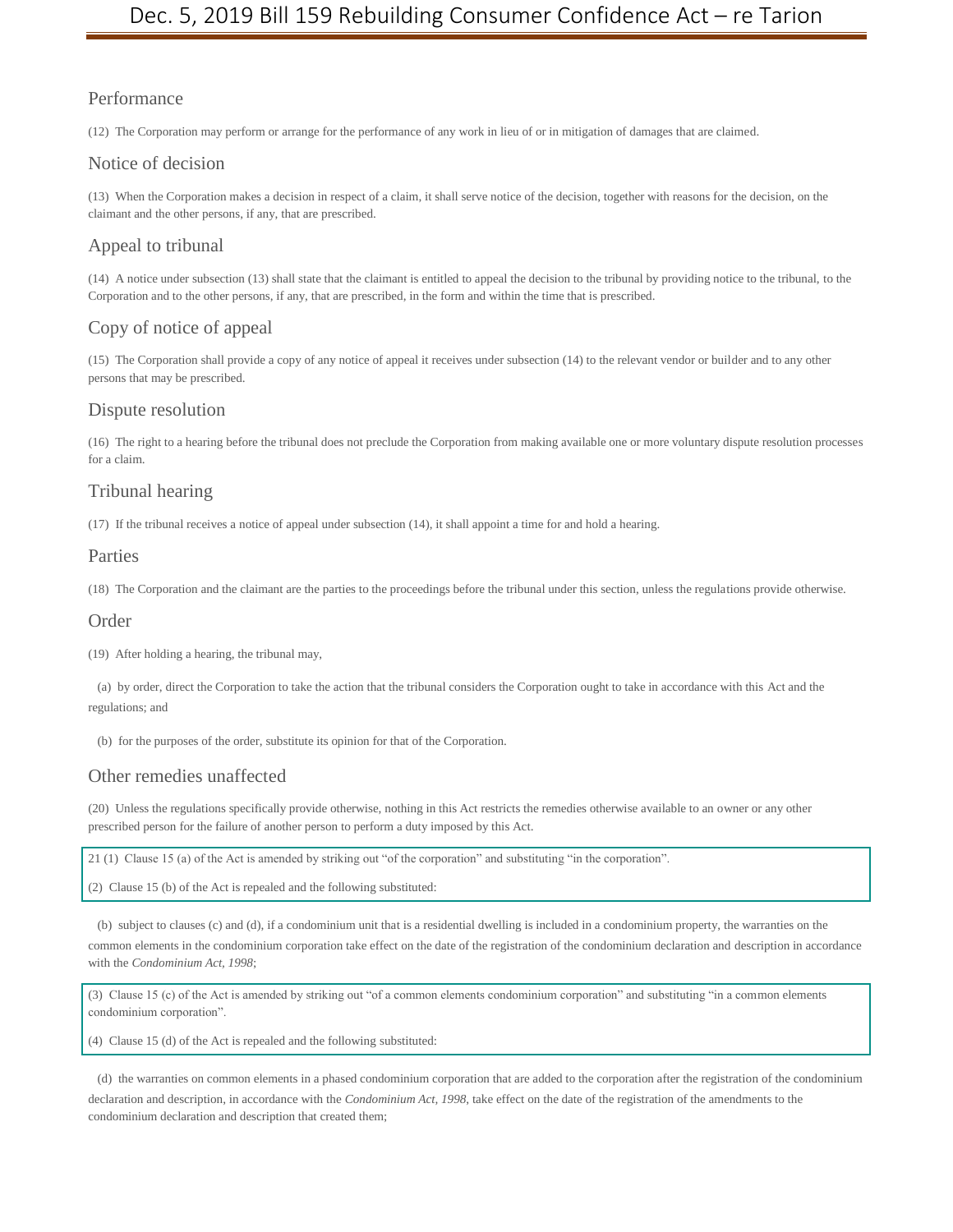(5) Clause 15 (e) of the Act is amended by striking out "of the amalgamating corporations" at the end and substituting "in the amalgamating corporations".

22 Section 15.1 of the Act is amended by adding "or is licensed under the *New Home Construction Licensing Act, 2017*" after "this Act".

23 Section 16 of the Act is amended by striking out "Tribunal" wherever it appears and substituting in each case "tribunal".

24 (1) Clause 17.2 (1) (a) of the Act is amended by striking out "is registered as a builder under this Act" and substituting "holds a licence as a builder under the *New Home Construction Licensing Act, 2017*".

(2) Clause 17.2 (1) (b) of the Act is amended by striking out "is registered as a vendor under this Act" and substituting "holds a licence as a vendor under the *New Home Construction Licensing Act, 2017*".

25 (1) Clause 17.4 (2) (a) of the Act is amended by striking out "have been enrolled in the Plan" at the end and substituting "have qualified for enrolment in the Plan or have been enrolled in the Plan, as the case may be".

(2) Clause 17.4 (2) (b) of the Act is repealed and the following substituted:

(b) the fact that the builder of the project holds a licence as a builder under the *New Home Construction Licensing Act, 2017* in respect of the project;

(3) Clause 17.4 (2) (c) of the Act is repealed and the following substituted:

(c) the fact that the vendor of the project holds a licence as a vendor under the *New Home Construction Licensing Act, 2017* in respect of the project;

(4) Section 17.4 of the Act is amended by adding the following subsections:

#### Licensing conditions

(2.1) At any time after the Registrar provides a confirmation described in subsection (1) to a licensee, the Registrar may notify the registrar appointed under section 35 of the *New Home Construction Licensing Act, 2017* of conditions that the Registrar requests be attached to the licence of the licensee or, subject to subsection (2.2), that it requires be attached to the licence.

#### Mandatory licensing conditions

(2.2) In the prescribed circumstances, the Registrar may require the registrar appointed under section 35 of the *New Home Construction Licensing Act, 2017* to attach conditions to the licence of the licensee if the Registrar determines it is necessary to do so.

26 (1) Subsection 18 (1) of the Act is amended by striking out "for the purposes of this Act" at the end and substituting "to conduct inspections for the purposes of this Act and as may be required by the regulations".

(2) Subsection 18 (3) of the Act is amended by adding "Subject to the regulations" at the beginning of the portion before clause (a).

(3) Section 18 of the Act is amended by adding the following subsection:

#### Reports to Minister

(3.1) The Corporation shall report to the Minister respecting inspections under this Act in accordance with the regulations.

27 (1) The Act is amended by adding the following section:

#### Non-application, *Corporations Act*

**21.1** Subsections 129 (2) and (3) of the *Corporations Act* do not apply to the Corporation with respect to corporate by-laws that are necessary to implement a Minister's order made under this Act, whether the order was made before or after this section comes into force.

(2) Section 21.1 of the Act, as enacted by subsection (1), is repealed and the following substituted:

Non-application, *Not-for-Profit Corporations Act, 2010*

**21.1** Subsections 17 (2) to (5) of the *Not-for-Profit Corporations Act, 2010* do not apply to the Corporation with respect to corporate by-laws that are necessary to implement a Minister's order made under this Act, whether the order was made before or after this section comes into force.

28 (1) Section 22.1 of the Act is repealed and the following substituted: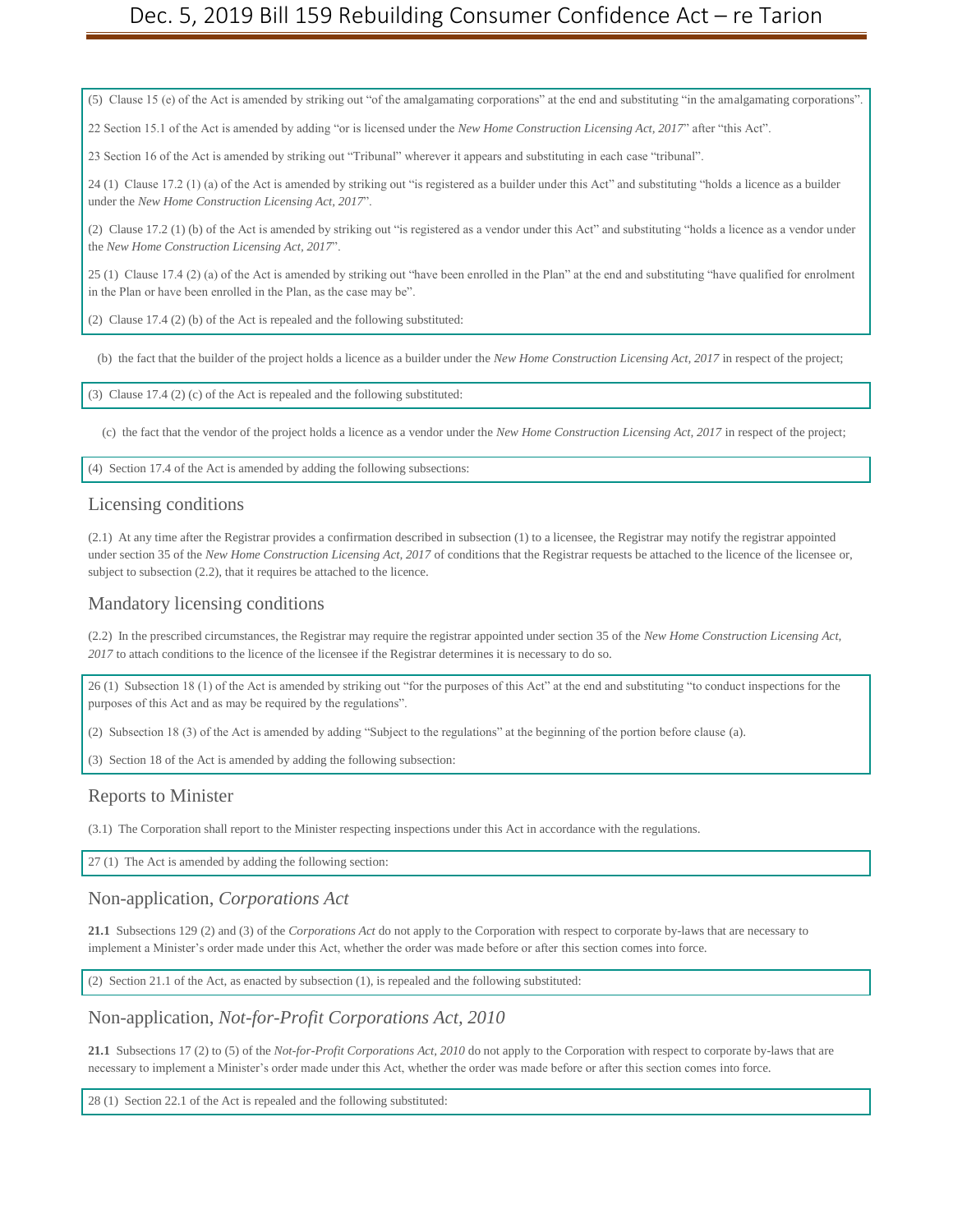Lieutenant Governor in Council regulations

**22.1** The Lieutenant Governor in Council may make regulations,

(a) prescribing individuals for the purposes of the definition of "officer" in subsection 1 (1);

(b) prescribing requirements or restrictions for the purposes of the definition of "owner-builder" in subsection 1 (1);

- (c) prescribing matters and governing the determination of adjudicative bodies for the purposes of the definition of "tribunal" in subsection 1 (1);
- (d) prescribing restrictions for the purposes of section 1.1;

(e) respecting anything that is to be prescribed or done by regulation under section 2.0.2;

(f) governing the expenses and expenditures to which section 4 applies;

(g) respecting anything that is to be prescribed or done by regulation under sections 5.5 and 5.6;

(h) respecting the ombudsperson for the purposes of section 5.7, including governing the duties of the ombudsperson and prescribing additional duties;

(i) respecting anything that is to be prescribed or done by regulation under sections 10.1 to 10.6, other than matters in respect of which the Corporation may make by-laws under clauses 23 (1) (b.1), (b.2) and (b.3);

(j) governing the evidence described in subsection 14 (5.1) and any matter relating to providing it;

- (k) respecting anything that is to be prescribed or done by regulation under subsections 14 (6) to (20);
- (l) respecting procedures to be followed for the purposes of subsections 14 (14) to (19) where the tribunal is an arbitrator, including,
	- (i) providing for modifications to the procedures set out in subsections 14 (14) to (19) and the related regulations,
	- (ii) providing that the *Arbitration Act, 1991* applies with respect to the procedures, and providing modifications to that Act for this purpose,
	- (iii) respecting the selection of an arbitrator,
	- (iv) deeming there to be an arbitration agreement between the prescribed parties, and
	- (v) deeming the arbitration agreement to include specified terms;

(m) prescribing the manner of determining the date mentioned in subsection 17.1 (2);

- (n) prescribing the anniversary mentioned in subsection 17.1 (2);
- (o) prescribing circumstances for the purposes of subsection 17.4 (2.2);
- (p) prescribing requirements for the purposes of subsection 17.5 (2);
- (q) governing inspections, including requiring the inspection of homes in the prescribed circumstances and in the prescribed manner;

(r) governing the Corporation's reporting to the Minister respecting inspections;

(s) governing the procedures for resolution of disputes between any of a claimant, the Corporation, a vendor, a builder and an owner-builder, including prescribing circumstances when a person is not entitled to refer a dispute to adjudication under Part II.1 of the *Construction Act*;

(t) defining any word or expression used in this Act that is not expressly defined in this Act or in a by-law made under section 23;

(u) exempting any person or entity or class of persons or entities from any provision of this Act or the regulations and attaching conditions to an exemption;